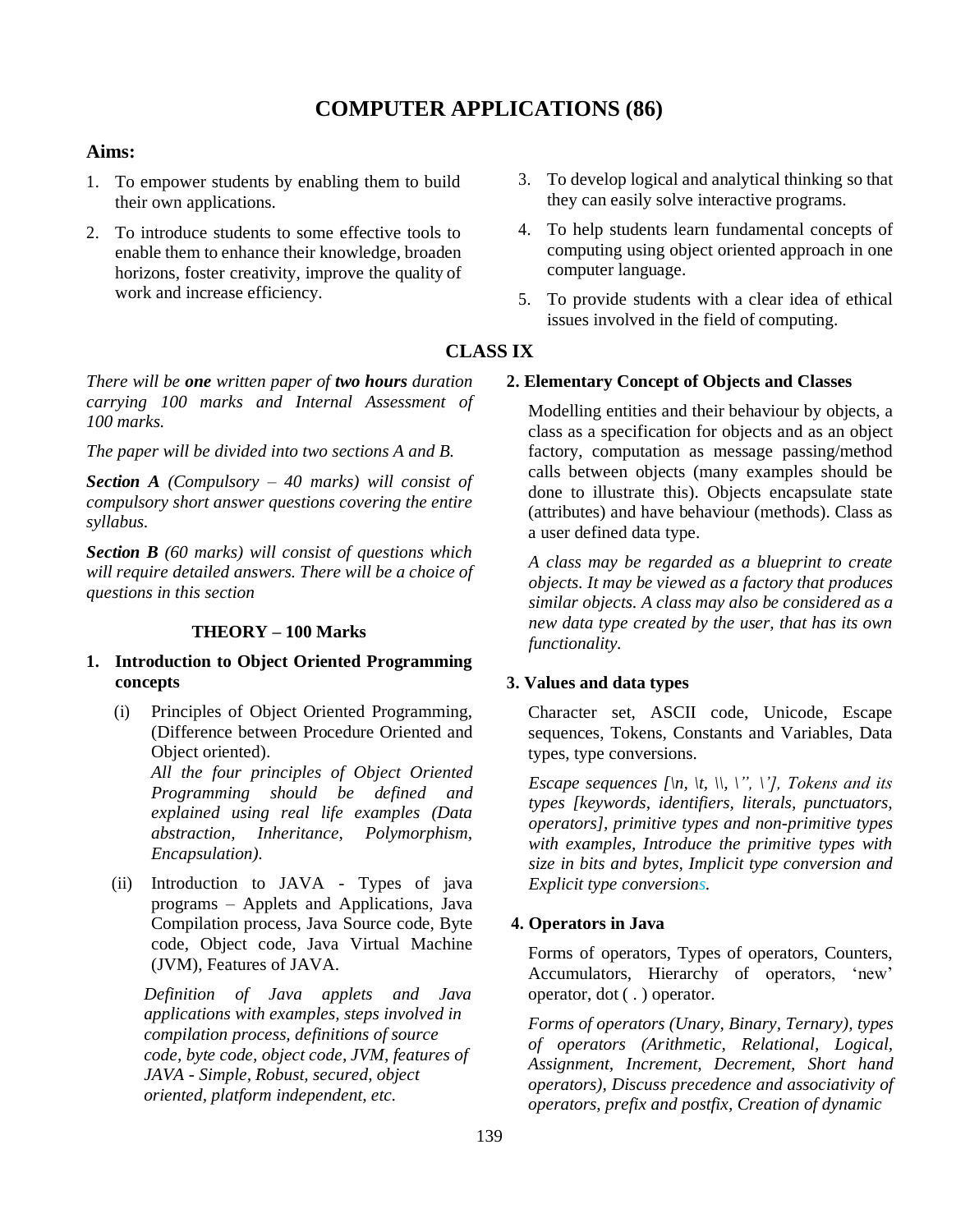*memory by using new operator, invoking members of class using dot operator, Introduce System.out.println() and System.out.print()–for simple output.*

*(Bitwise and shift operators are not included).*

## **5. Input in Java**

Initialization, Parameter, introduction to packages, Input streams (Scanner Class ), types of errors , types of comments

*Initialization* – *Data before execution, Parameters – at the time of execution, input stream – data entry during execution – using methods of Scanner class*  [*nextShort( )*, *nextInt( ), nextLong( ), nextFloat ( ), nextDouble( ), next( ), nextLine( ), next ( ) .charAt(0)* ]

*Discuss different types of errors occurring during execution and compilation of the program (syntax errors, runtime errors and logical errors). Single line comment ( // ) and multiline comment ( / \* …. \* / )*

## **6. Mathematical Library Methods**

Introduction to package java.lang [ default ], methods of Math class.

 $pow(x, y)$ ,  $sqrt(x)$ ,  $cbrt(x)$ ,  $ceil(x)$ ,  $floor(x)$ , round  $(x)$ , *abs(a), max(a, b), min(a,b), random( ).*

*Java expressions – using all the operators and methods of Math class.*

# **7. Conditional constructs in Java**

Application of if, if else, if else if ladder, switchcase, default, break.

*if, if else, if else if, Nested if, switch case, break statement, fall through condition in switch case, Menu driven programs, System.exit(0) - to terminate the program.*

#### **8. Iterative constructs in Java**

Definition, Types of looping statements, entry controlled loops [ for, while] , exit controlled loop [do while], variations in looping statements, and Jump statements.

*Syntax of entry and exit controlled loops, breakand continue, Simple programs illustrating all three loops, inter conversion from for – while – do while,*

*finite and infinite, delay, multiple counter variables (initializations and updations). Demonstrate break and continue statements with the help of loops.*

Loops are fundamental to computation and their need should be shown by examples.

### **9. Nested for loops**

Introduce nested loops through some simple examples. Demonstrate break and continue statements with the help of nested loops.

*Programs based on nested loops [ rectangular, triangular [right angled triangle only] patterns], series involving single variable*

*(Nested while and nested do while are not included).*

## **10. Computing and Ethics**

Ethical Issues in Computing.

*Intellectual property rights; protection of individual's right to privacy; data protection on the internet; protection against Spam; software piracy, cybercrime, hacking, protection against malicious intent and malicious code. The stress should be on good etiquette and ethical practices.*

## **INTERNAL ASSESSMENT - 100 Marks**

This segment of the syllabus is totally practical oriented. The accent is on acquiring basic programming skills quickly and efficiently.

# **Programming Assignments (Class IX)**

Students are expected to do a minimum of 20 assignments during the whole year to reinforce the concepts studied in the class.

### **Suggested list of Assignments:**

The laboratory assignments will form the bulk of the course. Good assignments should have problems which require design, implementation and testing. They should also embody one or more concepts that have been discussed in the theory class. A significant proportion of the time has to be spent in the laboratory. Computing can only be learnt by doing.

The teacher-in-charge should maintain a record of all the assignments done as a part of practical work throughout the year and give it due credit at the time of cumulative evaluation at the end of the year.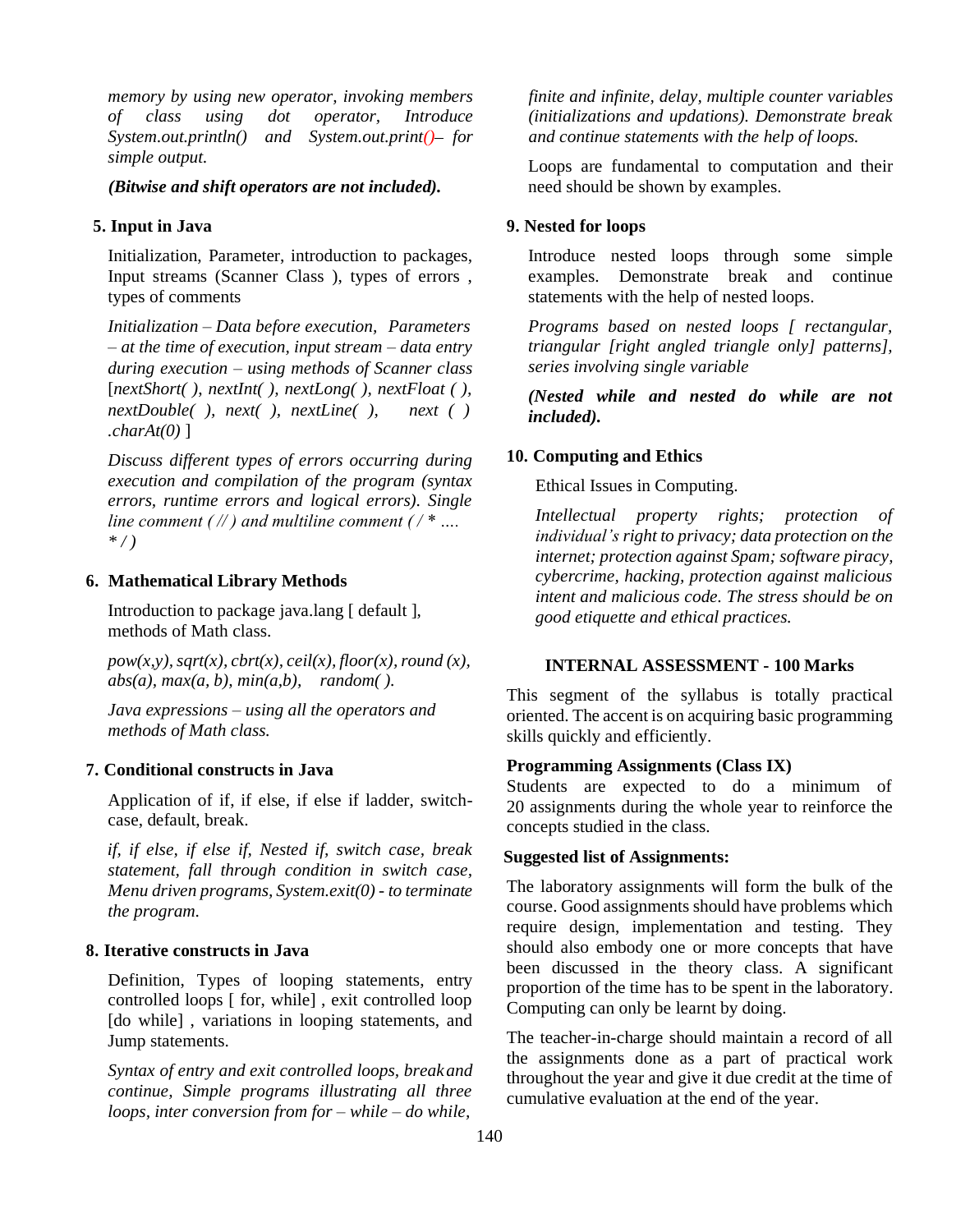Some sample problems are given below as examples. The problems are of varying levels of difficulty:

- (i) Programs using Assignment statements. Example: Calculation of Area / Volume / Conversion of temperature / Swapping of values etc.
- (ii) Programs based on– Input through parameters. Example: Implementation of standard formula etc.
- (iii) Programs based on Input through Scanner class. Example: Implementation of standard formula etc.
- (iv) Programs based on Mathematical methods. Example: larger/smaller of two numbers, cube root, square root, absolute value, power, etc.
- (v) Programs based on if, if else, if else if ladder, nested if etc.
	- (a) if programs
		- Larger / smaller of two numbers
		- To check divisibility of a number, etc.
	- (b) if -else programs
		- Odd or even number
		- Eligibility to vote
		- Upper case or lower case
		- Positive or negative number
		- Vowel or Consonant
		- Buzz number etc.
	- (c) if-else-if programs
		- Programs based on discount/interest/ bonus/ taxes/ commission.
		- Programs based on slab system.
		- Programs based on Nested if.
- (vi) Programs on switch case.
	- (a) Day of a week
	- (b) Name of the month
	- (c) Names of the seasons
	- (d) Calculator
	- (e) Vowel or consonant etc.
- (vii) Programs based on Looping Statement
	- (a) Programs based on for looping statement
	- (b) Programs based on printing simple series, summation of simple series, product of simple series.
	- (c) Prime number, perfect number, composite number, Fibonacci series. Lowest Common Multiple (LCM), Highest Common Factor (HCF) etc.
	- (d) To find the biggest and smallest number from *n* number of entered numbers
	- (e) Program based on while loop like Armstrong number, Spy number, Niven number, Palindrome number, etc.
- (viii) Programs based on nested loops [rectangular, triangular(right angled triangle only) patterns], series involving single variable
- (ix) Generate first *n* multiples of numbers from 1 to the limit input by the user.
- (x) Menu Driven programs.

**Important:** This list is indicative only. Teachers and students should use their imagination to create innovative and original assignments.

# **EVALUATION**

## **Proposed Guidelines for Marking**

The teacher should use the criteria below to judge the internal work done. Basically, four criteria are being suggested: class design, coding and documentation, variable description and execution or output. The actual grading will be done by the teacher based on his/her judgment. However, one possible way: divide the outcome for each criterion into one of 4 groups: excellent, good, fair/acceptable, poor/unacceptable, then use numeric values for each grade and add to get the total.

# **Class design:**

Has a suitable class (or classes) been used? Are all attributes with the right kinds of types present? Is encapsulation properly done? Is the interface properly designed?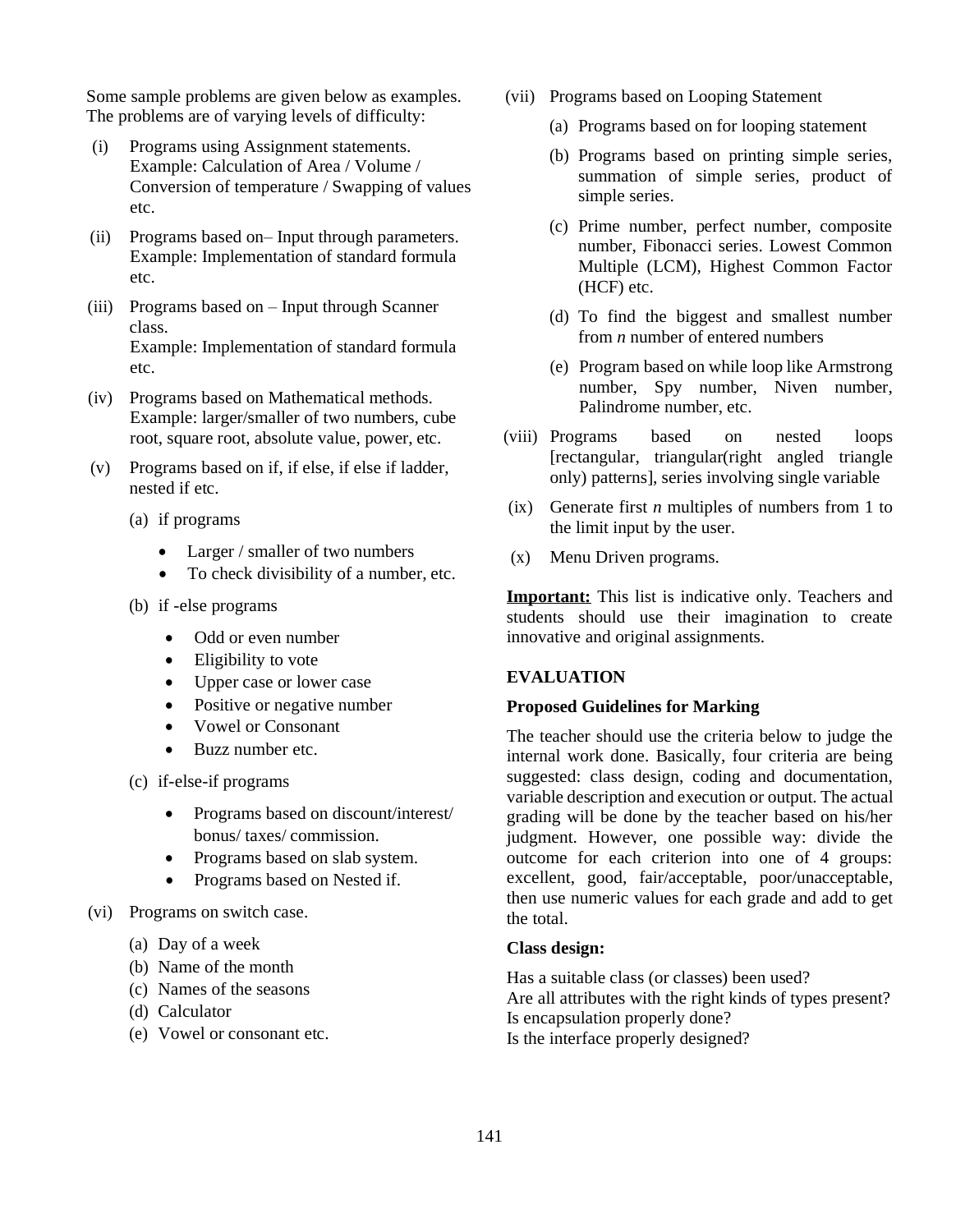# **Coding and Documentation:**

Is the coding done properly? (choice of names, no unconditional jumps, proper organization of conditions, proper choice of loops, error handling code layout). Is the documentation complete and readable? (class documentation, variable<br>documentation, method documentation, documentation, constraints, known bugs – if any).

# **Variable and Description**

# **Format for variable description:**

| Name of the<br>variable | Data Type | <b>Purpose/Description</b> |  |  |
|-------------------------|-----------|----------------------------|--|--|
|                         |           |                            |  |  |
|                         |           |                            |  |  |

# **Evaluation of practical work (Assignments) will be done as follows:**

Subject Teacher (Internal Examiner): 100 marks

| Criteria<br>(Total-<br>100<br>marks) | <b>Class</b><br>design<br>(20)<br>marks) | Variable<br>description<br>$(20 \text{ marks})$ | Coding and<br>Documentation<br>$(20$ marks) | Execution<br>OR.<br>Output<br>(40)<br>marks) |
|--------------------------------------|------------------------------------------|-------------------------------------------------|---------------------------------------------|----------------------------------------------|
| Excellent                            | 20                                       | 20                                              | 20                                          | 40                                           |
| Good                                 | 16                                       | 16                                              | 16                                          | 32                                           |
| Fair                                 | 12                                       | 12                                              | 12                                          | 24                                           |
| Poor                                 | 8                                        | 8                                               | 8                                           | 16                                           |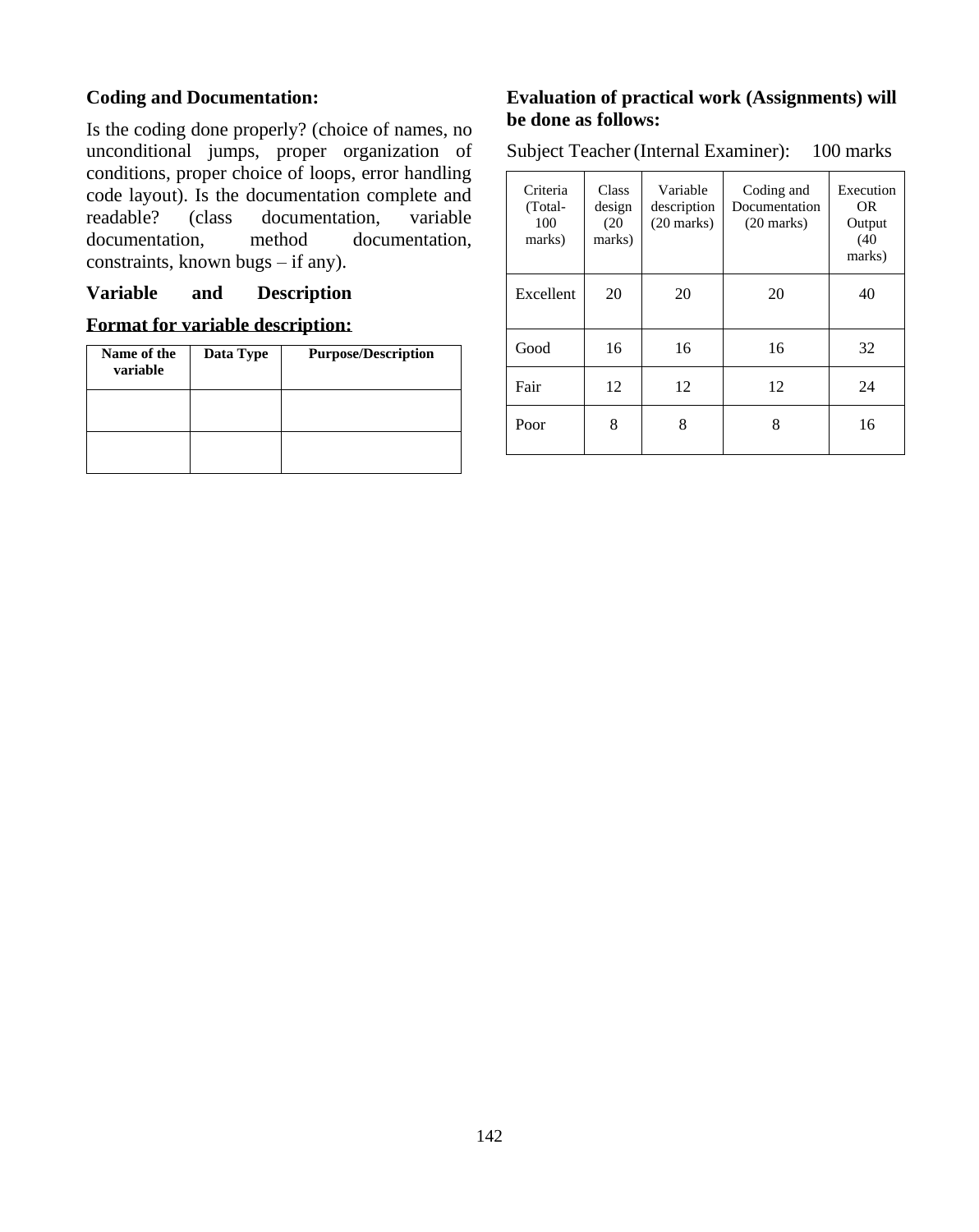# **CLASS X**

*There will be one written paper of two hours duration carrying 100 marks and Internal Assessment of 100 marks.*

*The paper will be divided into two sections A and B.*

*Section A (Compulsory – 40 marks) will consist of compulsory short answer questions covering the entire syllabus.*

*Section B (60 marks) will consist of questions which will require detailed answers. There will be a choice of questions in this section*

#### **THEORY – 100 Marks**

#### **1. Revision of Class IX Syllabus**

(i) Introduction to Object Oriented Programming concepts, (ii) Elementary Concept of Objects and Classes, (iii) Values and Data types, (iv)Operators in Java, (v) Input in Java, (vi) Mathematical Library Methods, (vii) Conditional constructs in Java, (viii) Iterative constructs in Java, (ix) Nested for loops.

#### **2. Class as the Basis of all Computation**

Objects and Classes

*Objects encapsulate state and behaviour – numerous examples; member variables; attributes or features. Variables define state; member methods; Operations/methods/messages/ methods define behaviour.*

*Classes as abstractions for sets of objects; class as an object factory; primitive data types, composite data types. Variable declarations for both types; difference between the two types. Objects as instances of a class.*

*Consider real life examples for explaining the concept of class and object.*

## **3. User - defined Methods**

Need of methods, syntax of methods, forms of methods, method definition, method calling, method overloading, declaration of methods,

*Ways to define a method, ways to invoke the methods – call by value [with programs] and call by reference [only definition with an example], Object*

*creation - invoking the methods with respect to use of multiple methods with different names to implement modular programming, using data members and member methods, Actual parameters and formal parameters, Declaration of methods static and non-static, method prototype / signature,*

*- Pure and impure methods, - pass by value [with programs] and pass by reference [only definition with an example], Returning values from the methods* , *use of multiple methods and more than one method with the same name (polymorphism method overloading).*

## **4. Constructors**

Definition of Constructor, characteristics, types of constructors, use of constructors, constructor overloading.

*Default constructor, parameterized constructor, constructor overloading., Difference between constructor and method*

### **5. Library classes**

Introduction to wrapper classes, methods of wrapper class and their usage with respect to numeric and character data types. Autoboxing and Unboxing in wrapper classes.

*Class as a composite type, distinction between primitive data type and composite data type or class types. Class may be considered as a new data type created by the user, that has its own functionality. The distinction between primitive and composite types should be discussed through examples. Show how classes allow user defined types in programs. All primitive types have corresponding class wrappers. Introduce Autoboxing and Unboxing with their definition and simple examples.*

*The following methods are to be covered:*

*int parseInt(String s), long parseLong(String s), float parseFloat(String s), double parseDouble(String s), boolean isDigit(char ch), boolean isLetter(char ch), boolean isLetterOrDigit(char ch), boolean isLowerCase(char ch),*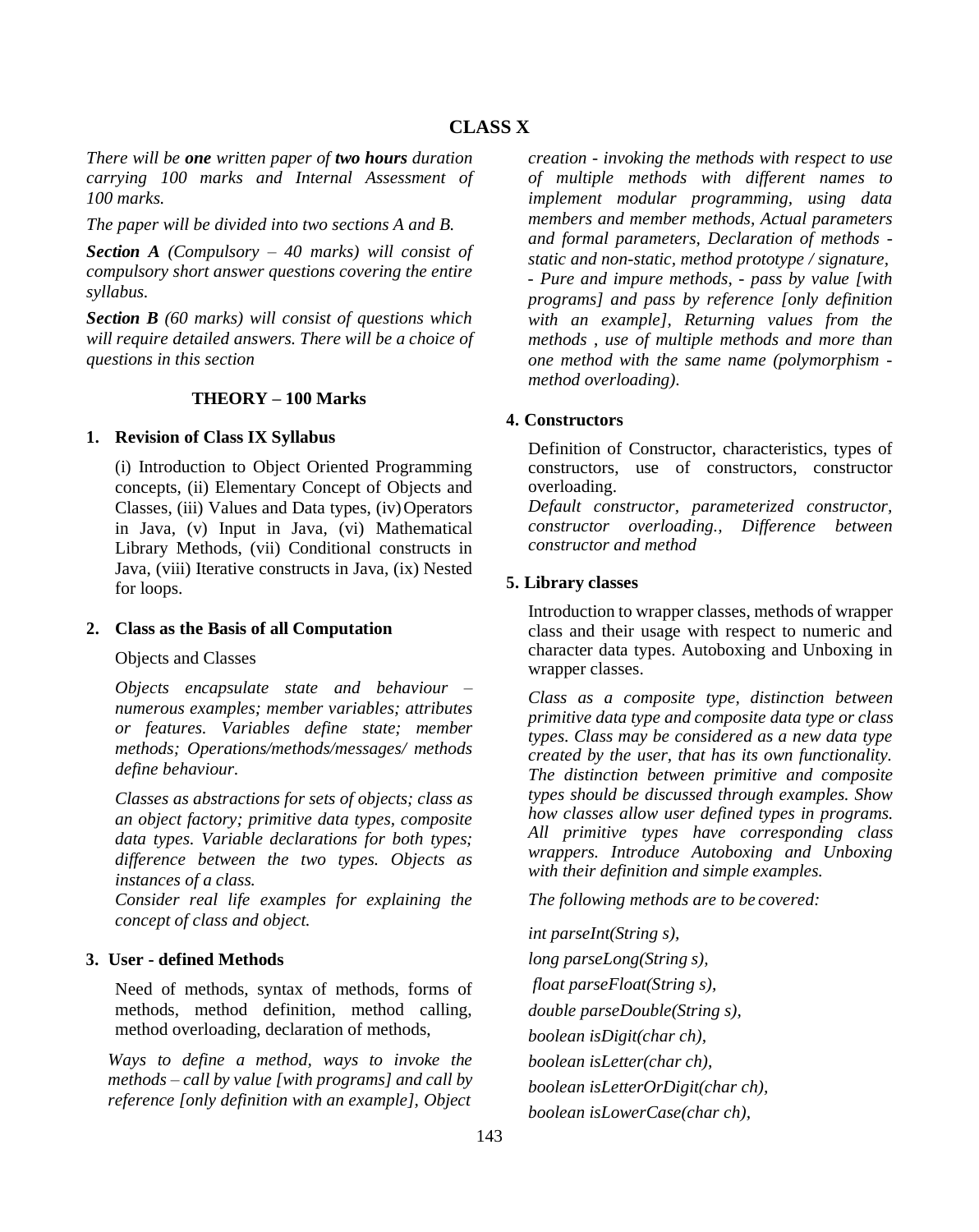*boolean isUpperCase(char ch), boolean isWhitespace(char ch), char toLowerCase (char ch) char toUpperCase(char ch)*

## **6. Encapsulation**

Access specifiers and its scope and visibility

*Access specifiers – private, protected and public. Visibility rules for private, protected and public access specifiers. Scope of variables, class variables, instance variables, argument variables, local variables.*

# **7. Arrays**

Definition of an array, types of arrays, declaration, initialization and accepting data of single and double dimensional arrays, accessing the elements of single dimensional and double dimensional arrays.

*Arrays and their uses*, sorting *techniques - selection sort and bubble sort; Search techniques – linear search and binary search, Array as a composite type, length statement to find the size of the array (sorting and searching techniques using single dimensional array only).*

*Declaration, initialization, accepting data in a double dimensional array, sum of the elements in row, column and diagonal elements [ right and left], display the elements of two-dimensional array in a matrix format.*

## **8. String handling**

String class, methods of String class, implementation of String class methods, String array

*The following String class methods are to be covered:*

*String trim()*

*String toLowerCase()* 

*String toUpperCase( )* 

*int length( )*

*char charAt (int n)* 

*int indexOf(char ch)*

*int lastIndexOf(char ch)*

*String concat(String str) boolean equals (String str) boolean equalsIgnoreCase(String str) int compareTo(String str) int compareToIgnoreCase(String str) String replace (char oldChar,char newChar) String substring (int beginIndex) String substring (int beginIndex, int endIndex) boolean startsWith(String str) boolean endsWith(String str) String valueOf(all types)*

*Programs based on the above methods, extracting and modifying characters of a string, alphabetical order of the strings in an array [Bubble and Selection sort techniques], searching for a string using linear search technique.*

# **INTERNAL ASSESSMENT - 100 Marks**

This segment of the syllabus is totally practical oriented. The accent is on acquiring basic programming skills quickly and efficiently.

## **Programming Assignments (Class X)**

The students should complete a minimum of 20 laboratory assignments during the whole year to reinforce the concepts studied in class.

## **Suggested list of Assignments:**

The laboratory assignments will form the bulk of the course. Good assignments should have problems which require design, implementation and testing. They should also embody one or more concepts that have been discussed in the theory class. A significant proportion of the time has to be spent in the laboratory. Computing can only be learnt by doing.

The teacher-in-charge should maintain a record of all the assignments done by the student throughout the year and give it due credit at the time of cumulative evaluation at the end of the year.

Some sample problems are given below as examples. The problems are of varying levels of difficulty:

(i) User defined methods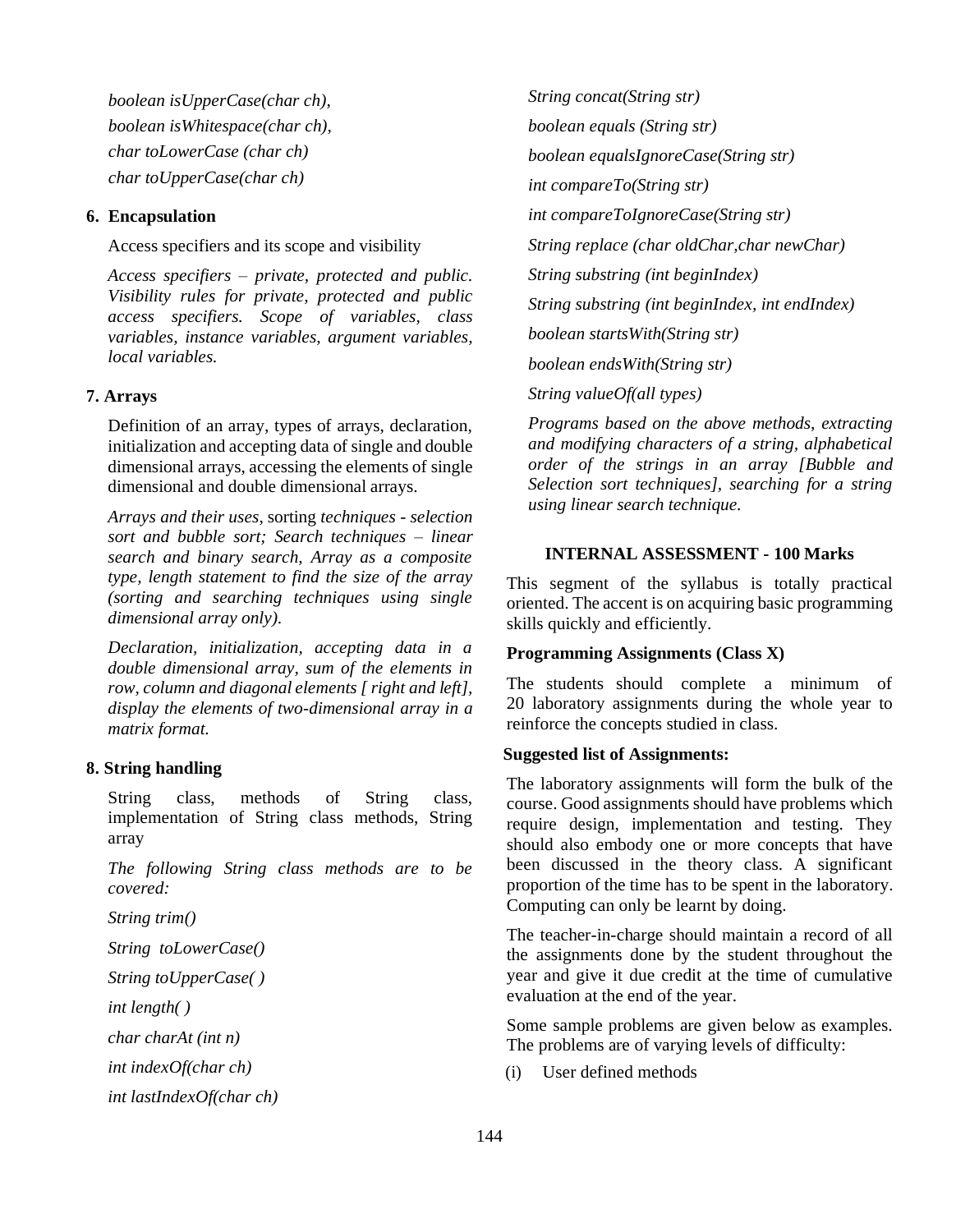- (a) Programs depicting the concept of pure, impure, static, non- static methods.
- (b) Programs based on overloaded methods.
- (c) Programs involving data members, member methods invoking the methods with respect to the object created.
- (ii) Constructors
	- (a) Programs based on different types of constructors mentioned in the scope of the syllabus.
	- (b) Programs / outputs based on constructor overloading
- (iii) Library classes
	- (a) Outputs based on all the methods mentioned in the scope of the syllabus.
	- (b) Programs to check whether a given character is an uppercase/ lowercase / digit etc.
- (iv) Encapsulation

Questions based on identifying the different variables like local, instance, arguments, private, public, class variable etc.

- (v) Arrays
	- (a) Programs based on accessing the elements of an array.
	- (b) Programs based on sort techniques mentioned in the scope of the syllabus.
	- (c) Programs based on search techniques mentioned in the scope of the syllabus.
	- (d) Programs on Double dimensional arrays as given in the scope of the syllabus.
- (vi) String handling
	- (a) Outputs based on all the string methods mentioned in the scope of the syllabus.
	- (b) Programs based on extracting the characters from a given string and manipulating the same.
	- (c) Palindrome string, piglatin, alphabetical order of characters, etc.

**Important:** This list is indicative only. Teachers and students should use their imagination to create innovative and original assignments.

# **EVALUATION**

The teacher-in-charge shall evaluate all the assignments done by the student throughout the year [both written and practical work]. He/she shall ensure that most of the components of the syllabus have been used appropriately in the assignments. Assignments should be with appropriate list of variables and comment statements. The student has to mention the output of the programs.

# **Proposed Guidelines for Marking**

The teacher should use the criteria below to judge the internal work done. Basically, four criteria are being suggested: class design, coding and documentation, variable description and execution or output. The actual grading will be done by the teacher based on his/her judgment. However, one possible way: divide the outcome for each criterion into one of 4 groups: excellent, good, fair/acceptable, poor/unacceptable, then use numeric values for each grade and add to get the total.

# **Class design:**

Has a suitable class (or classes) been used? Are all attributes with the right kinds of types present? Is encapsulation properly done? Is the interface properly designed?